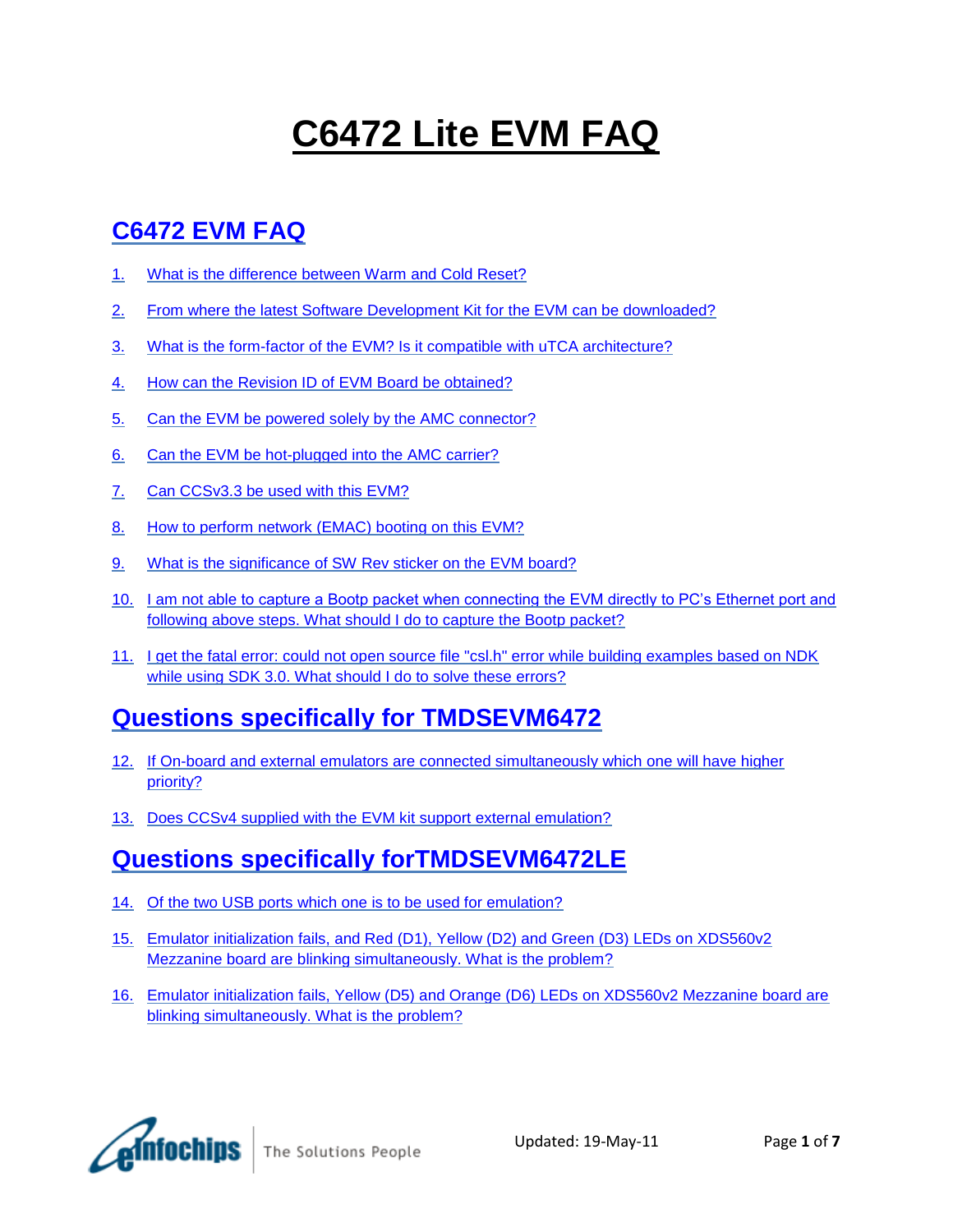# <span id="page-1-0"></span>**C6472 EVM FAQ**

#### <span id="page-1-1"></span>**1. What is the difference between Warm and Cold Reset?**

Cold reset is equivalent to Power-on Reset; when asserted it resets most major ICs (including DSP) on the board. Warm reset when asserted resets only DSP; emulation logic and PLL3 are not reset.

<span id="page-1-2"></span>**2. From where the latest Software Development Kit for the EVM can be downloaded?**

Latest Software Development Kit is available at <http://focus.ti.com/docs/toolsw/folders/print/bioslinuxmcsdk.html>

#### <span id="page-1-3"></span>**3. What is the form-factor of the EVM? Is it compatible with uTCA architecture?**

The EVM is compatible with uTCA architecture with the dimensions of 73.5mm x 180.6mm.

#### <span id="page-1-4"></span>**4. How can the Revision ID of EVM Board be obtained?**

Board PCB (Printed Circuit Board) and PCA (Printed Circuit Assembly) revision IDs are located below RJ-45 Jack in bottom silk, as shown in the figure below.



Interpretation of PCA/PCB IDs is as under:

| <b>PCA REV</b> | <b>PCB REV</b> | <b>Description</b>                                                                                                                                                  |
|----------------|----------------|---------------------------------------------------------------------------------------------------------------------------------------------------------------------|
| 18-00065-01    | 17-00065-01    | Proto boards (Initial engineering samples)                                                                                                                          |
| 18-00065-02    | 17-00065-02    | Production build – Released in October-2009<br>Modifications:<br>Modified TSIP connections to AMC edge connector<br>Addition of Reset control from AMC carrier<br>٠ |
| 18-00065-03    | 17-00065-03    | Internal - Proto boards with Ethernet PHY changed to 88E1145 for<br>SGMII feature addition                                                                          |

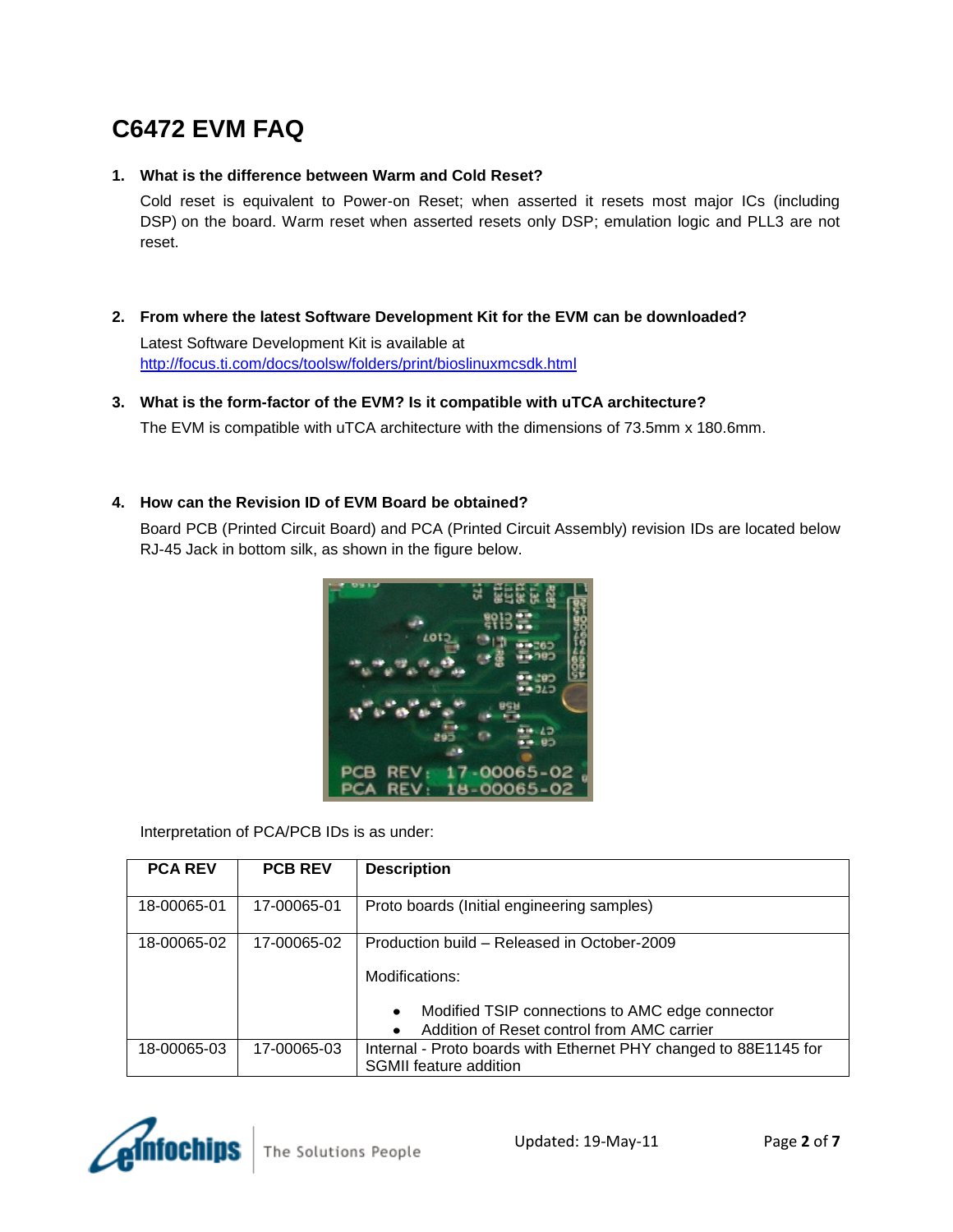| 18-00065-04 | 17-00065-04 | Production build – Released in March-2010                          |  |  |  |
|-------------|-------------|--------------------------------------------------------------------|--|--|--|
|             |             | Differential AMC Telecom clock input supported                     |  |  |  |
| 18-00065-05 | 17-00065-05 | Production build - Released in July-2010                           |  |  |  |
|             |             | Support for XDS560v2 Emulator                                      |  |  |  |
|             |             | MMC for PICMG® uTCA IPMI                                           |  |  |  |
| 18-00065-06 | 17-00065-06 | Production build – Released in December-2010                       |  |  |  |
|             |             |                                                                    |  |  |  |
|             |             | NAND access through GPIO only, removed NFC from FPGA.<br>$\bullet$ |  |  |  |
|             |             |                                                                    |  |  |  |
|             |             |                                                                    |  |  |  |

Note: Last two digits represent major PCB / PCA revision number.

#### <span id="page-2-0"></span>**5. Can the EVM be powered solely by the AMC connector?**

Yes, the EVM can be solely powered by the AMC connector. Alternately, it can also be powered by using the DC power supply adaptor provided with the EVM kit.

#### <span id="page-2-1"></span>**6. Can the EVM be hot-plugged into the AMC carrier?**

Yes, the EVM can be hot-plugged in the AMC carrier.

#### <span id="page-2-2"></span>**7. Can CCSv3.3 be used with this EVM?**

CCSv3.3 can be used only with TMDSEVM6472 while using an external emulator. Please select TCI6486 configuration in the CCSv3.3 setup.

However, CCSv3.3 cannot be used with on-board emulator or with TMDSEVM6472LE since the CCSv3.3 does not support drivers for XDS100 or XDS560v2 Mezzanine. This is further explained at the below link:

[http://wiki.davincidsp.com/index.php/XDS100#Installation\\_for\\_Code\\_Composer\\_Studio\\_v3.3\\_.28X](http://wiki.davincidsp.com/index.php/XDS100#Installation_for_Code_Composer_Studio_v3.3_.28XDS100v1_Hardware_Only.29) DS100v1 Hardware Only.29

#### <span id="page-2-3"></span>**8. How to perform network (EMAC) booting on this EVM?**

For boards with **PCA REV: 18-00065-01 & PCA REV: 18-00065-02**, follow below steps to perform EMAC boot and receive BOOTP packet:

- a. Please ensure that ECO has been implemented for PCA REV: 18-00065-01 & PCA REV: 18- 00065-02. ECO is provided at [http://einfochips.com/TI/evm6472-support-V02.php.](http://einfochips.com/TI/evm6472-support-V02.php)
- b. Set bootmode as 0x9: set SW2.1=ON, SW2.2=OFF, SW2.3=OFF, SW2.4=ON
- c. Set configuration to 0x10. SW1.1=OFF, SW1.2=OFF, SW1.3=OFF, SW1.4=OFF,

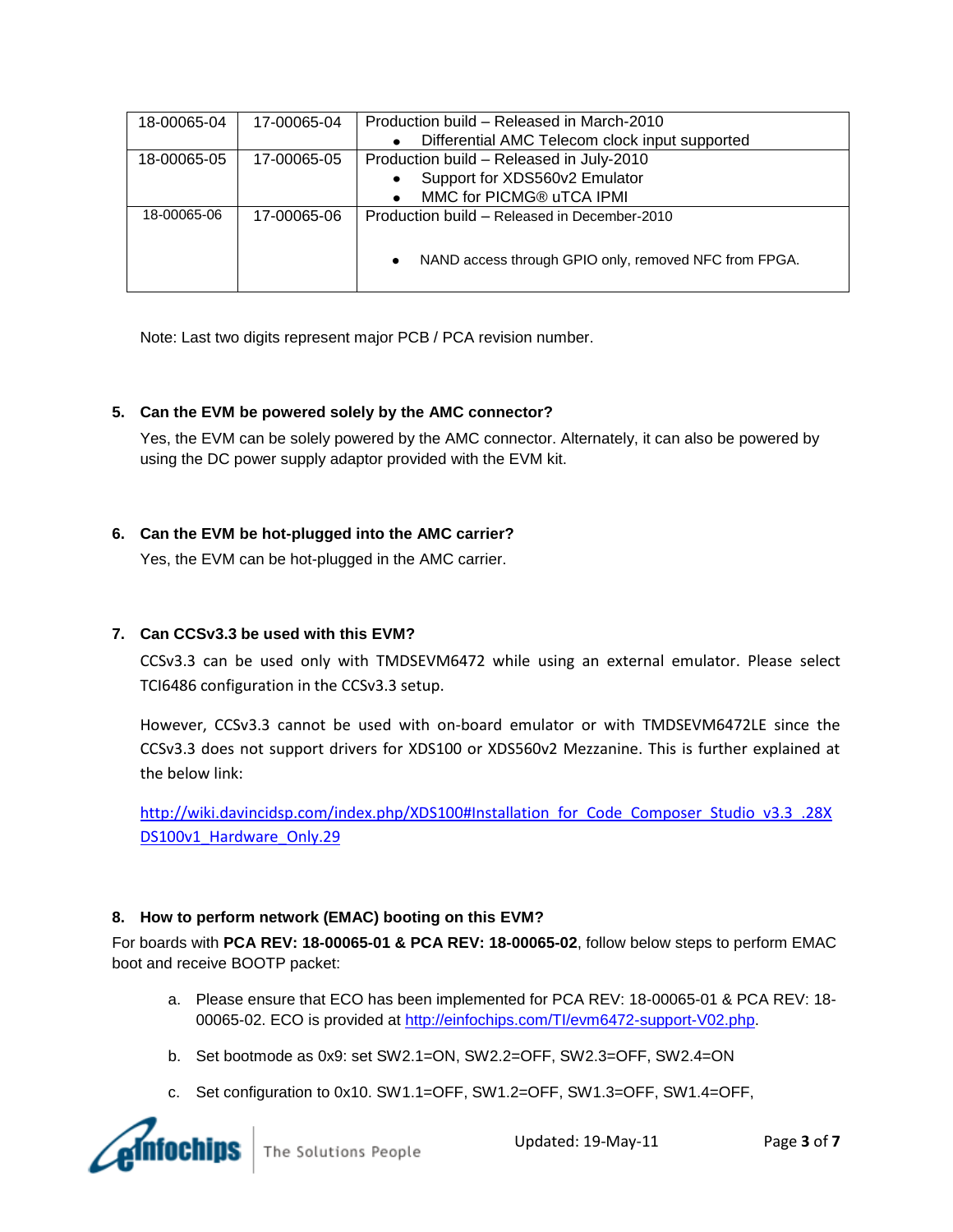SW1.5=ON. This is required for RGMII EMAC boot as, CPU speed should be x20, greater than 375MHz. Refer Section 2.1.2 of SPRZ300 (Silicon Errata of tms320c6472).

- d. Other switch settings: Set SW1.6=ON, SW1.7=ON, SW1.8=ON, SW2.5=ON, SW3.1=OFF, SW3.2=OFF.
- e. Connect the EVM with PC using a 10/100/1000 Mbps capable ethernet switch
- f. Power on the board
- g. Start packet capture on PC using a packet capture utility like Ethereal
- h. Hit warm reset (SW4)
- i. Stop packet capture after approx 5 sec
- j. Apply capture filter for BOOTP
- k. You should now see a BOOTP packet

For all versions of board, you can perform EMAC boot using following software work-around:

- The POST flashed into the version 04 boards allows the user to perform EMAC boot on port 0 once POST is completed.
- For version 02 boards, the user can flash the I2C EEPROM (address 0x50) with the latest POST available in SDK Version 3.0 or later to perform EMAC boot on port 0 once POST is completed.
- Optionally you can download the POST image with EMAC boot implemented from [here.](http://www.einfochips.com/TI/evm6472-support-V04.php) Flash this EEPROM image to I2C EEPROM address 0x50 using the I2C EEPROM writer.

#### <span id="page-3-0"></span>**9. What is the significance of SW Rev sticker on the EVM board?**

Software Revision sticker on the board is used to determine the features of POST, NAND secondary boot loader and OOB Demo flashed in the NV memories of board when shipped from the factory. Details of different software version are as under:

| PCB Rev.    | SW Rev.           | <b>New features Implemented</b>                                                                                                      |  |
|-------------|-------------------|--------------------------------------------------------------------------------------------------------------------------------------|--|
| 17-00065-01 | <b>SW Rev 1.0</b> | Internal – Prototype software for initial engineering samples                                                                        |  |
| 17-00065-02 | <b>SW Rev 2.0</b> | Released in SDK 1.1                                                                                                                  |  |
|             |                   | NAND flashed with COFF file of Out-Of-Box Demo<br>$\bullet$<br>NAND boot loader with COFF loader implementation<br>$\bullet$<br>POST |  |

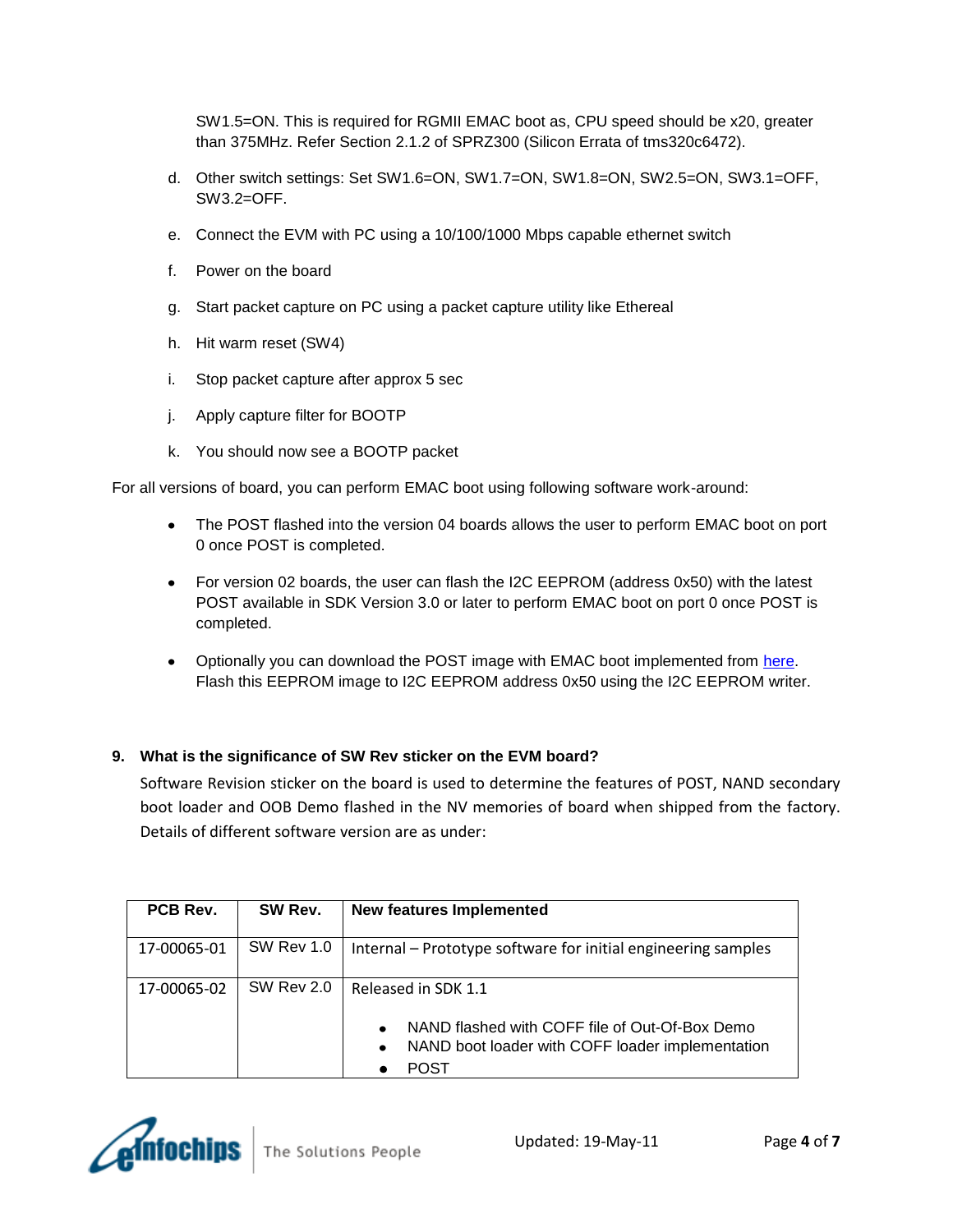| 17-00065-03 | <b>SW Rev 2.1</b> | Internal – Prototype software for internal use only                                                                                                                             |  |
|-------------|-------------------|---------------------------------------------------------------------------------------------------------------------------------------------------------------------------------|--|
| 17-00065-04 | SW Rev 3.0        | Released in SDK 3.0                                                                                                                                                             |  |
|             |                   | POST updated for EMAC boot implementation<br>٠                                                                                                                                  |  |
| 17-00065-05 | SW Rev 4.0        | Released in SDK 4.0                                                                                                                                                             |  |
|             |                   | POST updated for EMAC boot in both stand-alone<br>٠<br>mode and when inserted in uTCA chassis for both LE<br>and BE configuration.<br>FPGA supports NAND pass through mode<br>٠ |  |
|             |                   |                                                                                                                                                                                 |  |
| 18-00065-06 | <b>SW Rev 4.0</b> | Released in MCSK v1.0<br>Updated the POST to give board info on console.                                                                                                        |  |

<span id="page-4-0"></span>**10. I am not able to capture a Bootp packet when connecting the EVM directly to PC's Ethernet port and following above steps. What should I do to capture the Bootp packet?**

You will be required to use a Gigabit (10/100/1000) Ethernet switch to connect your PC and EVM to perform EMAC boot. The BOOTROM code assumes Gigabit mode when using RGMII.

<span id="page-4-1"></span>**11. I get the fatal error: could not open source file "csl.h" error while building examples based on NDK while using SDK 3.0. What should I do to solve these errors?**

In order to solve this error, please download and install the latest SDK from [here.](http://www.einfochips.com/TI/evm6472-support.php)

### <span id="page-4-2"></span>**Questions specifically for TMDSEVM6472**

<span id="page-4-3"></span>**12. If On-board and external emulators are connected simultaneously which one will have higher priority?**

External emulator will have higher priority.

#### <span id="page-4-4"></span>**13. Does CCSv4 supplied with the EVM kit support external emulation?**

CCSv4 supplied with EVM kit supports on-board emulation only. For external emulation, one needs to purchase a license from TI.

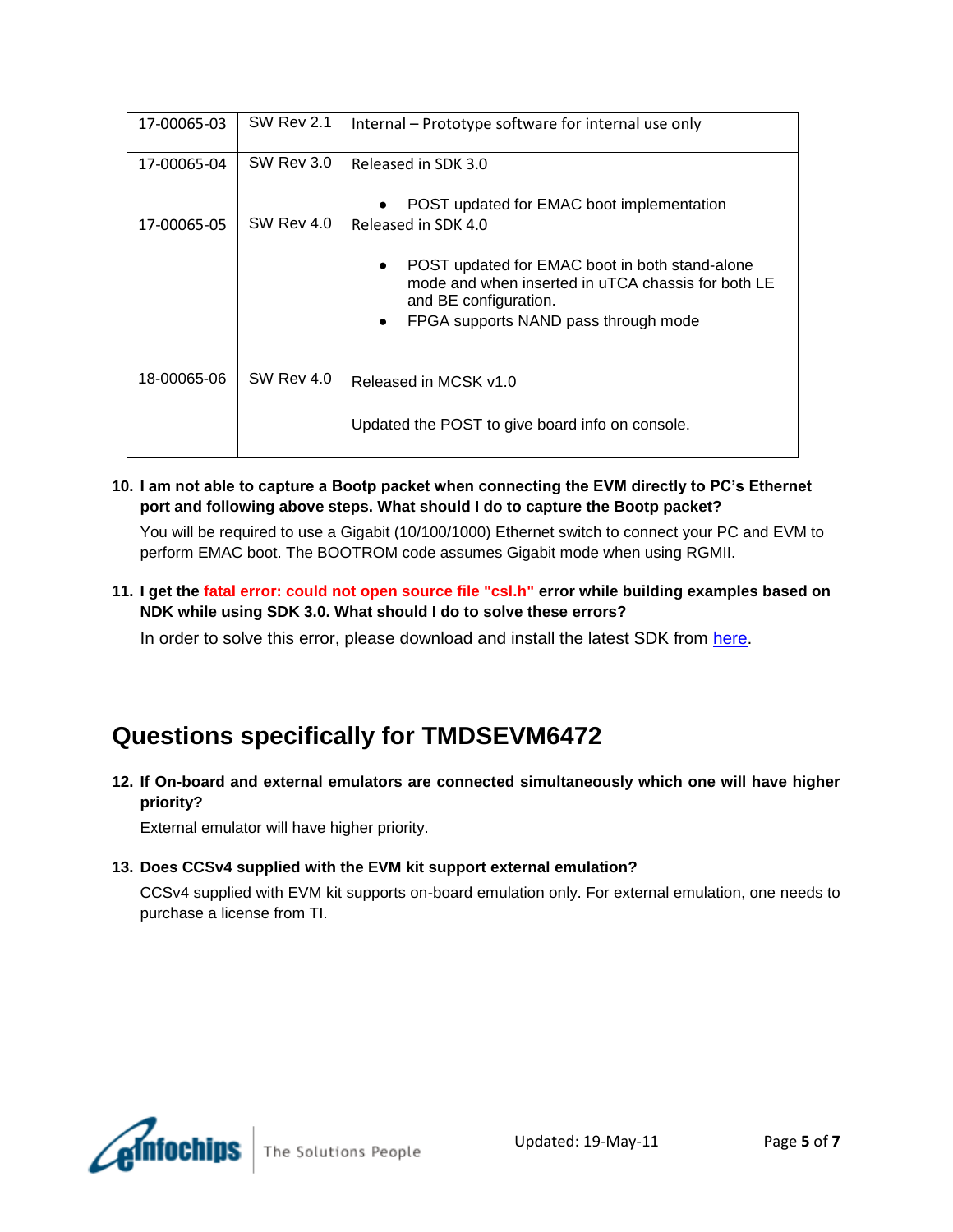### <span id="page-5-0"></span>**Questions specifically forTMDSEVM6472LE**

#### <span id="page-5-1"></span>**14. Of the two USB ports which one is to be used for emulation?**

Mini-USB cable should be connected to the USB connector on Mezzanine (J1) for Emulation as shown in figure below.



<span id="page-5-2"></span>**15. Emulator initialization fails, and Red (D1), Yellow (D2) and Green (D3) LEDs on XDS560v2 Mezzanine board are blinking simultaneously. What is the problem?**

XDS560v2 Mezzanine Emulator is mounted on a non-compatible EVM board. At present only, TMDSEVM6472, TMDSEVM6457L¸ TMDSEVM6474L, TMDXEVM6678L and TMDXEVM6670L support XDS560v2 Mezzanine Emulator. Use the EVM board supplied with XDS560v2 Mezzanine Emulator.

<span id="page-5-3"></span>**16. Emulator initialization fails, Yellow (D5) and Orange (D6) LEDs on XDS560v2 Mezzanine board are blinking simultaneously. What is the problem?**

The XDS560v2 Mezzanine board is being booted in the SAFE MODE. Follow the steps below to remove SAFE MODE.